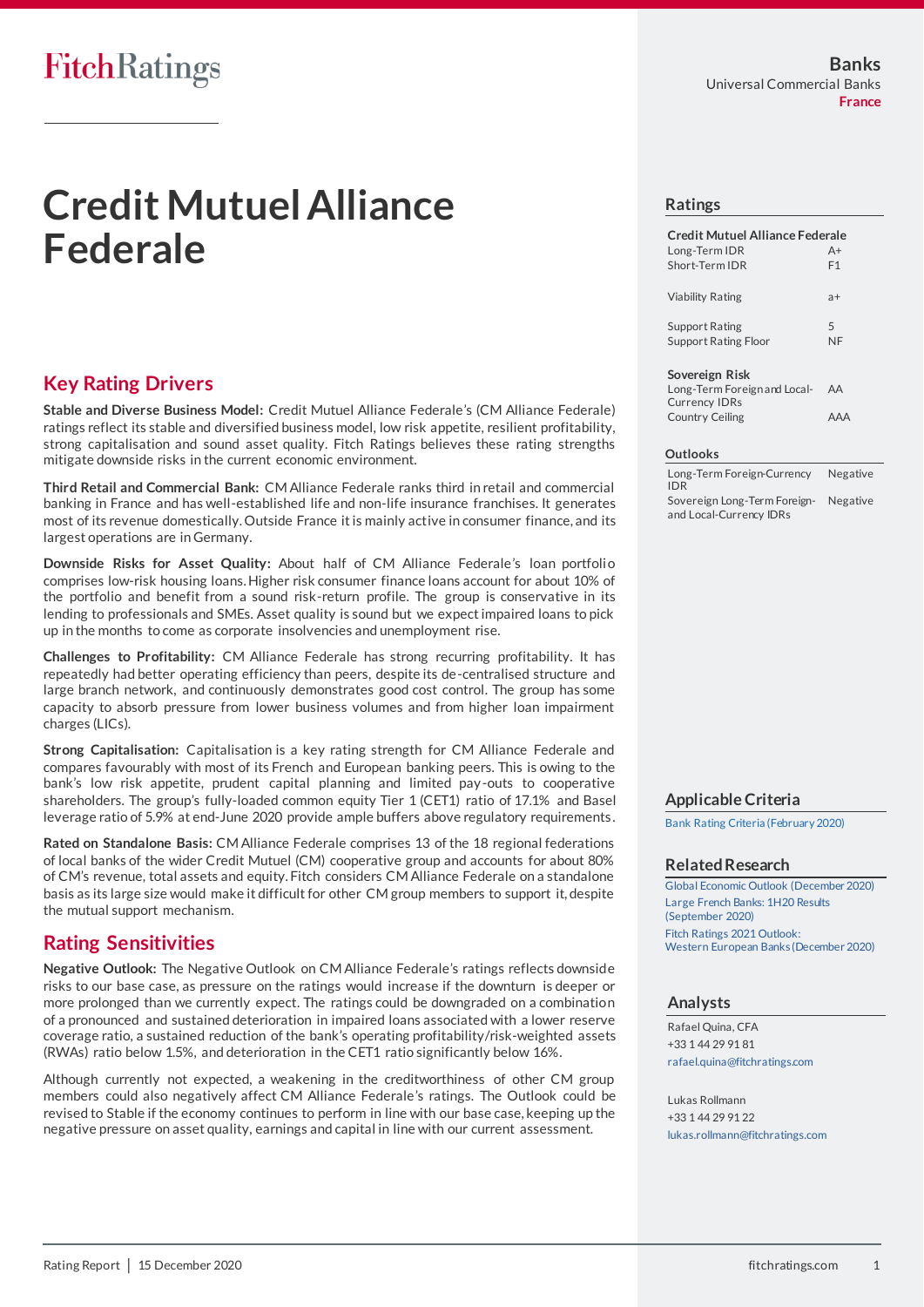# **Related Issuer Ratings**

|                                                | Rating         |
|------------------------------------------------|----------------|
| Banque Federative du Credit Mutuel S.A. (BFCM) |                |
| Long and Short-Term IDRs                       | A+/Negative/F1 |
| Derivative Counterparty Rating                 | $AA-(dcr)$     |
| <b>Viability Rating</b>                        | a+             |
| <b>Support Rating</b>                          | 5              |
| Support Rating Floor                           | <b>NF</b>      |
| Credit Industriel et Commercial S.A. (CIC)     |                |
| Long and Short-Term IDRs                       | A+/Negative/F1 |
| <b>Viability Rating</b>                        | $a+$           |
| <b>Support Rating</b>                          | 5              |
| Support Rating Floor                           | <b>NF</b>      |
| Source: Fitch Ratings                          |                |

Fitch has common Viability Ratings (VRs) and Issuer Default Ratings (IDRs) for CM Alliance Federale, BFCM and CIC. BFCM was 80% of CM Alliance Federale's consolidated assets at end-2019 (the other 20% relate to the local CM banks). It is the group's main issuing vehicle on the financial markets and it coordinates the group's subsidiaries. CIC is owned by BFCM and accounts for about 45% of group assets. It is one of the group's two retail and commercial networks in France and hosts the group's small corporate and investment banking activities.

BFCM and CIC are highly integrated within CM Alliance Federale in terms of management, systems, capital and liquidity. This means the subsidiaries and group's credit profiles cannot be separated.

# **Debt Rating Classes**

|                                   | Rating     |
|-----------------------------------|------------|
| <b>BFCM</b>                       |            |
| Deposits                          | $AA$ -/F1+ |
| Senior preferred                  | $AA$ -/F1+ |
| Senior non-preferred              | $A+$       |
| Subordinated Tier 2               | A-         |
| Legacy deeply subordinated Tier 1 | <b>BBB</b> |
| <b>CIC</b>                        |            |
| Deposits                          | $AA$ -/F1+ |
| Senior preferred                  | $AA$ -/F1+ |
| Source: Fitch Ratings             |            |

BFCM's and CIC's senior preferred debt ratings are one notch above CM Alliance Federale's IDRs to reflect the protection that will accrue to senior preferred debt from debt and equity resolution buffers. This is because Fitch expects CM Alliance Federale to meet its total minimum requirement for own funds and eligible liabilities (MREL) without recourse to senior preferre d debt within the next five years.

We rate BFCM's subordinated Tier 2 debt two notches below CM Alliance Federale's VR for loss severity as we expect recoveries to be poor for this type of debt in the event of failure or resolution. Legacy Tier 1 securities are rated four notches below CM Alliance Federale's VR to reflect the high loss severity risk of these securities (two notches from the VR), and a higher risk of non-performance (an additional two notches) relative to CM Alliance Federale's VR.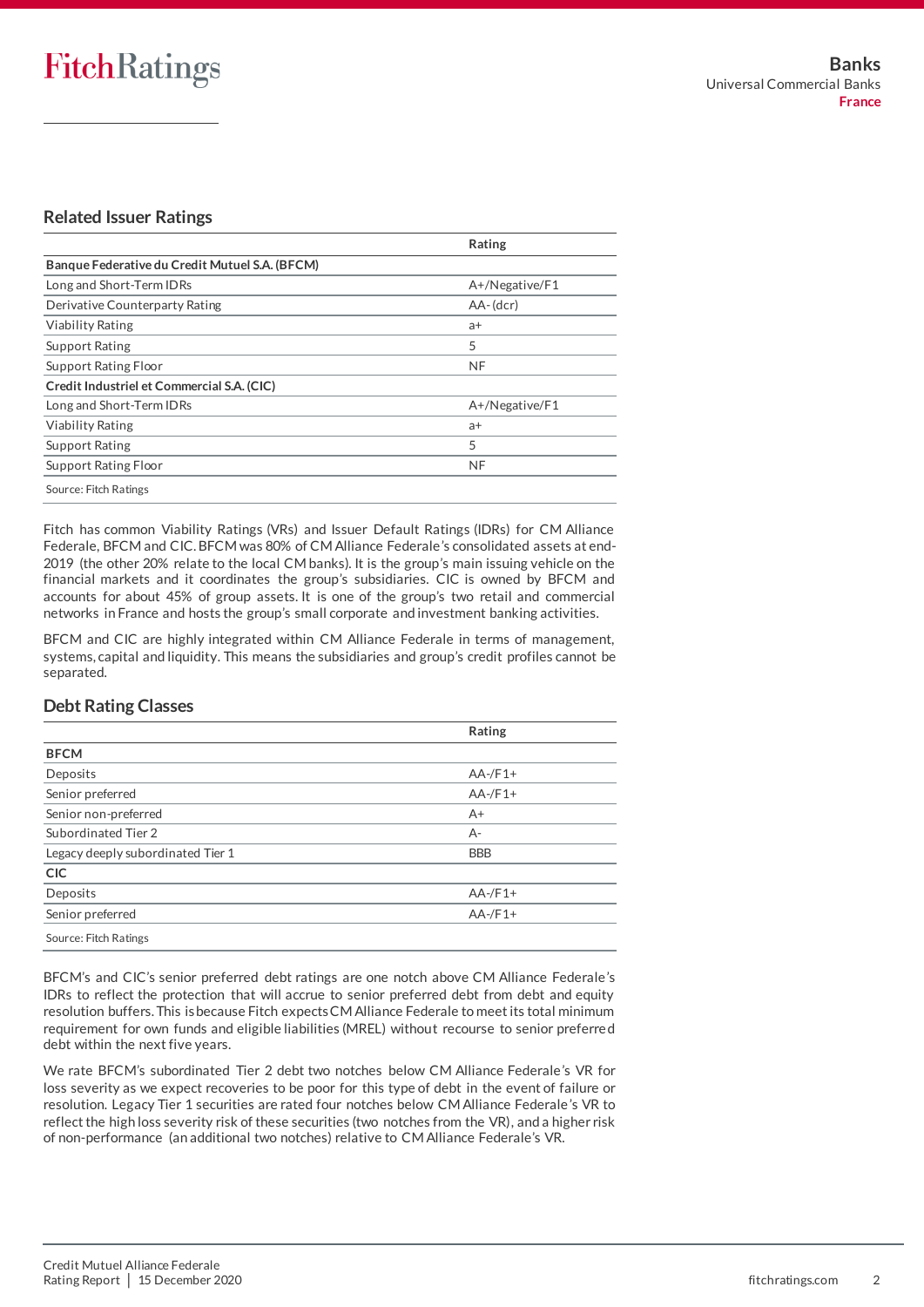**Ratings Navigator**

| ຼ<br>$\tilde{\phantom{a}}$<br><b>Banks</b> |              |                          |                                        |                          |                      |                      |                             |                                                          |                        |                         |              |                                                |
|--------------------------------------------|--------------|--------------------------|----------------------------------------|--------------------------|----------------------|----------------------|-----------------------------|----------------------------------------------------------|------------------------|-------------------------|--------------|------------------------------------------------|
|                                            |              |                          | <b>Credit Mutuel Alliance Federale</b> |                          |                      |                      |                             | <b>ESG Relevance:</b>                                    |                        |                         |              | <b>Ratings Navigator</b>                       |
|                                            | Peer Ratings | Operating<br>Environment | Company Profile                        | Management &<br>Strategy | <b>Risk Appetite</b> | <b>Asset Quality</b> | Earnings &<br>Profitability | <b>Financial Profile</b><br>Capitalisation &<br>Leverage | Funding &<br>Liquidity | <b>Viability Rating</b> | <b>Floor</b> | <b>Support Rating Issuer Default</b><br>Rating |
| aaa                                        |              |                          |                                        |                          |                      |                      |                             |                                                          |                        | aaa                     | AAA          | AAA                                            |
| $aa+$                                      |              |                          |                                        |                          |                      |                      |                             |                                                          |                        | $aa+$                   | $AA+$        | $AA+$                                          |
| aa                                         |              |                          |                                        |                          |                      |                      |                             |                                                          |                        | aa                      | AA           | AA                                             |
| aa-                                        |              |                          |                                        |                          |                      |                      |                             |                                                          |                        | aa-                     | AA-          | AA-                                            |
| $a+$                                       |              |                          |                                        |                          |                      |                      |                             |                                                          |                        | la+                     | A+           | A+<br>Negative                                 |
| a                                          |              |                          |                                        |                          |                      |                      |                             |                                                          |                        | $\mathbf{a}$            | A            | A                                              |
| $a-$                                       |              |                          |                                        |                          |                      |                      |                             |                                                          |                        | $a-$                    | А-           | А-                                             |
| bbb+                                       |              |                          |                                        |                          |                      |                      |                             |                                                          |                        | bbb+                    | BBB+         | BBB+                                           |
| bbb                                        |              |                          |                                        |                          |                      |                      |                             |                                                          |                        | bbb                     | <b>BBB</b>   | <b>BBB</b>                                     |
| bbb-                                       |              |                          |                                        |                          |                      |                      |                             |                                                          |                        | bbb-                    | BBB-         | BBB-                                           |
| $bb+$                                      |              |                          |                                        |                          |                      |                      |                             |                                                          |                        | $bb+$                   | BB+          | BB+                                            |
| bb                                         |              |                          |                                        |                          |                      |                      |                             |                                                          |                        | bb                      | <b>BB</b>    | <b>BB</b>                                      |
| bb-                                        |              |                          |                                        |                          |                      |                      |                             |                                                          |                        | bb-                     | BB-          | BB-                                            |
| $b+$                                       |              |                          |                                        |                          |                      |                      |                             |                                                          |                        | $b+$                    | $B+$         | $B+$                                           |
| $\mathbf b$                                |              |                          |                                        |                          |                      |                      |                             |                                                          |                        | $\mathbf{b}$            | в            | B                                              |
| $b-$                                       |              |                          |                                        |                          |                      |                      |                             |                                                          |                        | $b -$                   | <b>B-</b>    | B-                                             |
| $CCC +$                                    |              |                          |                                        |                          |                      |                      |                             |                                                          |                        | $CCC +$                 | CCC+         | CCC+                                           |
| ccc                                        |              |                          |                                        |                          |                      |                      |                             |                                                          |                        | ccc                     | CCC          | CCC                                            |
| ccc-                                       |              |                          |                                        |                          |                      |                      |                             |                                                          |                        | ccc-                    | CCC-         | CCC-                                           |
| cc                                         |              |                          |                                        |                          |                      |                      |                             |                                                          |                        | cc                      | <b>CC</b>    | <b>CC</b>                                      |
| $\mathbf c$                                |              |                          |                                        |                          |                      |                      |                             |                                                          |                        | $\mathbf{C}$            | C            | c                                              |
|                                            |              |                          |                                        |                          |                      |                      |                             |                                                          |                        |                         | <b>NF</b>    | D or RD                                        |

# **Significant Changes**

## **Continued Downside Risks toOperating Environment**

Fitch revised the outlook of the French operating environment to negative from stable in March 2020, in the context of the coronavirus pandemic and material downward revisions in our GDP forecasts for France and the eurozone.

Fitch forecasts a GDP fall of about 9.7% in France and 7.6% in the eurozone in 2020 as a result of lockdown measures, followed by a recovery of 4.8% and 4.7% respectively, in 2021. Althoug h we have seen some signs of improvement as illustrated by a strong growth in 3Q20 (+18.2% qoq), risks remain on the downside, notably due to the new lockdown measures, which increases uncertainties on the path to economic recovery in 2021. Government support for the private sector has been strong in France and continues throughout the second lockdown, which has mitigated French banks' asset quality deterioration in 2020.

## **Likely Sale of Telecom Subsidiary to Bouygues Telecom**

On 26 June 2020, CM Alliance Federale started exclusive negotiations for the sale of 100% of its subsidiary Euro Information Telecom to French network operator Bouygues Telecom. Euro Information Telecom is a long-standing part of CM Alliance Federale's diversification businesses, which also include IT services, home security systems or real-estate brokerage.

The transaction also involves a ten-year exclusive distribution agreement. CM Alliance Federale stands to receive at least EUR530 million from the sale. Closing of the transaction is expected by end-2020, and Fitch estimates this could marginally benefit CM Alliance Federale's solvency ratios.



**Credit Mutuel Group**

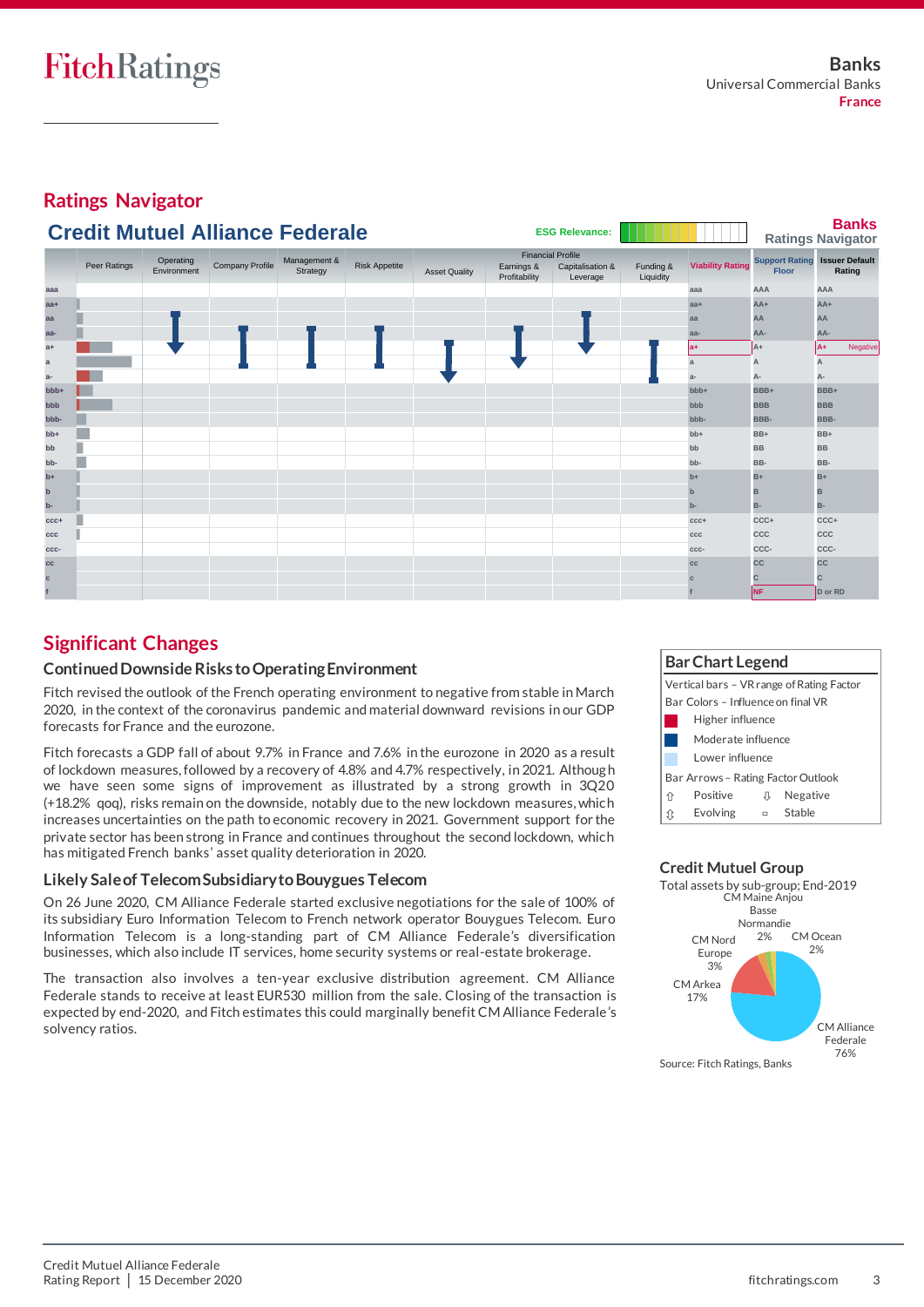# **Company Summary and Key Qualitative Assessment Factors**

#### **Strong Bancassurance Franchise in France**

CM Alliance Federale is the largest alliance of local cooperative banks within CM. It is the thirdlargest retail and commercial banking group in France and the fifth-largest by total assets. CM Alliance Federale has a universal bancassurance business model largely focused on traditional banking activities.

The group mainly operates in France, where it has two branch networks: about 1,400 local cooperative banks operating under the Credit Mutuel brand name and CIC's nationwide network of nearly 1,900 branches. These are complemented by specialised consumer finance, leasing and factoring subsidiaries. The group had sound domestic market shares of 13% in loans and 12% in deposits at end-2019 and particularly strong market shares in the east of France.

Insurance activities are an important source of fee income and diversification. CM Alliance Federale was among the first French banks to diversify into insurance and currently has the fourth largest life insurance franchise in France. The group also has notable market share in nonlife activities (about 5% for car and home insurance). Other businesses including IT services, home security systems or real estate brokerage, also contribute to revenue diversification.

Outside France, CM Alliance Federale is mainly present in Germany with its subsidiary Targobank AG, which specialises in consumer finance, leasing and factoring. CM Alliance Federale also has a modest bancassurance presence in Spain, and has moderate exposure to Portugal, Belgium, Italy and Central and Eastern Europe through its consumer finance subsidiary Cofidis.

#### **Deep and Credible Management, Well-Articulated Strategy**

Management has a high degree of depth and credibility. Key executives are highly experienced and the majority has been with the group in different capacities for over 20 years.

The group's supervisory board members are mainly elected customers and comprise academics or business-owners with good knowledge of their local economies. CM Alliance Federale has strengthened its training programmes towards board members in recent years. The group lacks independent board members but, positively, as a cooperative group owned by its customers , CM Alliance Federale is not pressured for short-term returns compared to some listed peers. We view its corporate governance as reasonably protective of creditors' interests.

CM Alliance Federale has revised its 2019-2023 strategic plan. The original plan had been formulated in a more supportive operating environment and Fitch views the revised targets as conservative in light of the bank's sound execution record. The group had a record year in 2019 and was on track to deliver on most of its financial targets, but income, profitability and cost efficiency targets have been revised downwards given the sharp economic deterioration.

#### **Conservative Risk Approach**

CM Alliance Federale's low-risk appetite reflects the group's cooperative nature, its focus on France and its centralised and sound risk controls. The latter are supported by harmonised IT systems across group entities. Branch network employee remuneration does not include variable pay, which favours long-term business relationships with clients and reduces incentives for promoting risky loan applications.

Low-risk housing loans are conservatively originated. They are generally fixed rate and fully amortising, in line with French banking peers. Consumer loans originated by Cofidis and Targobank AG are higher risk than those originated within the French branch networks, but we believe this is appropriately compensated for by high net interest margins. Lending to corporates is mainly to professionals, SMEs and midcaps, and CM Alliance Federale 's underwriting standards are among the most prudent within the French banking sector.

CM Alliance Federale's capital markets activities comprise client flow driven activities and a small proprietary trading operation. The latter concentrates the bank's traded market risk, albeit for low net long positions and predominantly in actively-traded securities. CM Alliance Federale has a conservative limit framework and continuously reduced the capital allocated to these activities in past years.





Source: Fitch Ratings, CM Alliance Federale

#### **Operating Income<sup>a</sup>**



Source: Fitch Ratings, CM Alliance Federale

#### **Selected Financial Targets**

|                                             | Original | Revised        |  |  |  |  |
|---------------------------------------------|----------|----------------|--|--|--|--|
| Operating                                   | $+3%$    | <b>FUR14.6</b> |  |  |  |  |
| income                                      | per      | billion<br>bv  |  |  |  |  |
|                                             | year     | 2023           |  |  |  |  |
| Cost/income                                 | ~160%    | 61%            |  |  |  |  |
| 2023                                        | $>$ FUR4 | >FUR3.1        |  |  |  |  |
| Net income                                  | hillion  | hillion        |  |  |  |  |
| Net income/<br><b>RWA</b>                   | >1.5%    | 1.2%-1.4%      |  |  |  |  |
| CET1 ratio                                  | >18%     | 17%-18%        |  |  |  |  |
| Source: Fitch Ratings, CM Alliance Federale |          |                |  |  |  |  |

#### **Gross Loans**



Source: Fitch Ratings, CM Alliance Federale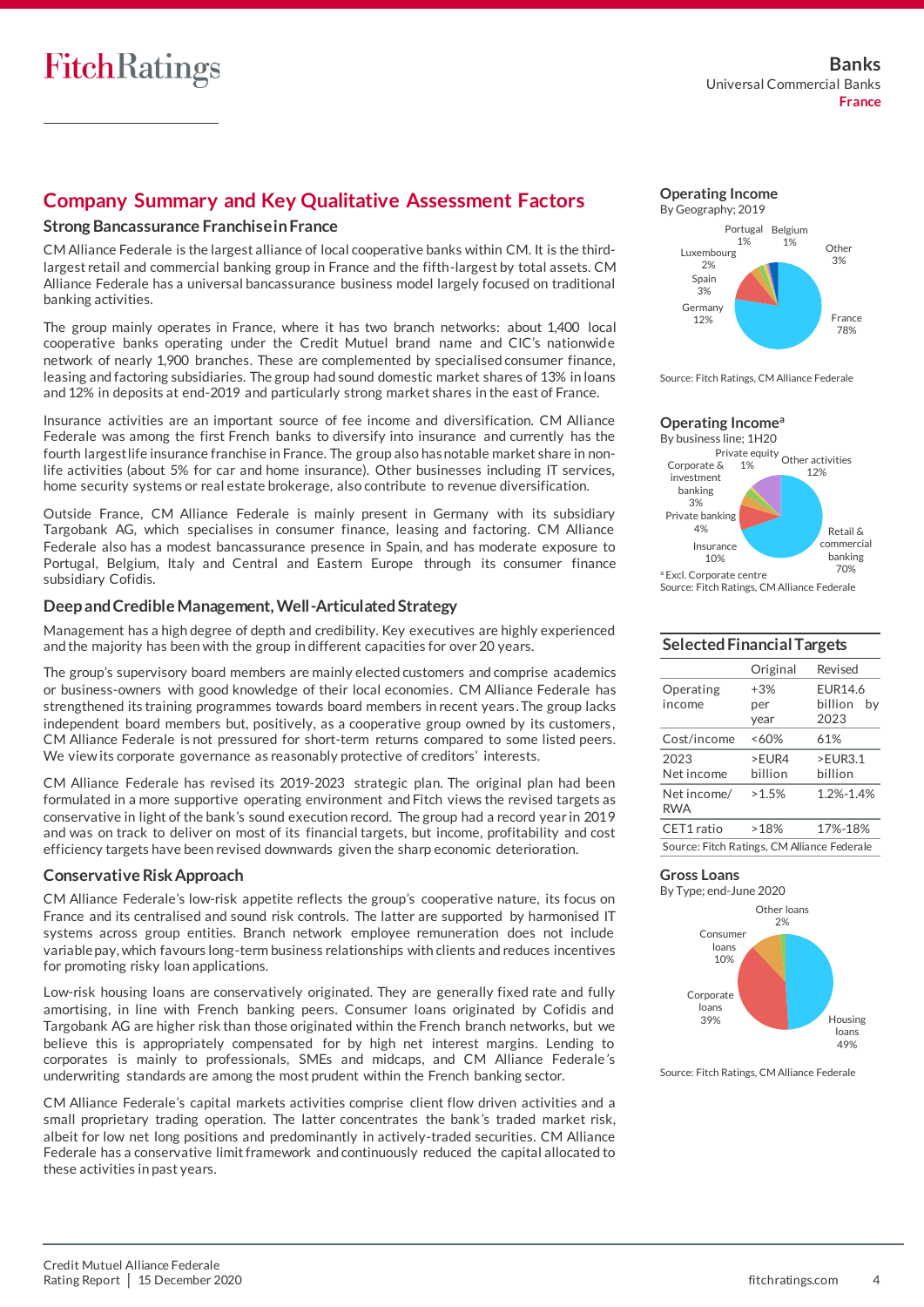# **Summary Financials and Key Ratios**

| 6 months - interim 6 months - interim<br>Year end<br>Year end<br>(USDm)<br>(EURm)<br>(EURm)<br>(EURm)<br>Reviewed -<br>Reviewed -<br>Audited -<br>Audited -<br>unqualified<br>unqualified<br>unqualified<br>unqualified<br>Summary income statement<br>4,037<br>3,605<br>6,645<br>6,217<br>Net interest and dividend income<br>Net fees and commissions<br>1,982<br>1,770<br>3,599<br>3,613<br>Other operating income<br>1,664<br>4,332<br>4,307<br>1,486<br>7,683<br>Total operating income<br>6,861<br>14,576<br>14,137<br>5,096<br>Operating costs<br>4,551<br>8,942<br>8,714<br>Pre-impairment operating profit<br>2,587<br>2,310<br>5,634<br>5,423<br>904<br>Loan and other impairment charges<br>1,171<br>1,046<br>1,061<br>Operating profit<br>1,415<br>1,264<br>4,573<br>4,519<br>79<br>44<br>Other non-operating items (net)<br>$-4$<br>$-4$<br>451<br>403<br>1,507<br>1,570<br>Tax<br>960<br>857<br>Net income<br>3,145<br>2,993<br>Other comprehensive income<br>$-300$<br>$-268$<br>579<br>$-326$<br>Fitch comprehensive income<br>589<br>660<br>3,724<br>2,667<br>Summary balance sheet<br><b>Assets</b><br>464,385<br>414,704<br>392,068<br>369,790<br>Gross Ioans<br>- Of which impaired<br>14,187<br>12,669<br>12,079<br>11,577<br>Loan loss allowances<br>10,220<br>9,127<br>8,445<br>8,109<br>383,623<br>Net loans<br>454,165<br>405,577<br>361,681<br>Interbank<br>59,751<br>53,359<br>39,184<br>36,991<br>Derivatives<br>9,196<br>8,212<br>7,510<br>7,111<br>195,299<br>Other securities and earning assets<br>226,726<br>202,470<br>184,649<br>Total earning assets<br>749,838<br>669,618<br>625,616<br>590,432<br>Cash and due from banks<br>107,326<br>95,844<br>71,171<br>56,696<br>21,732<br>20,236<br>Other assets<br>21,302<br>19,023<br>Total assets<br>878,466<br>784,485<br>718,519<br>667,364<br>Liabilities<br>427,276<br>302,295<br>381,565<br>336,803<br>Customer deposits<br>Interbank and other short-term funding<br>145,661<br>108,796<br>130,078<br>112,631<br>Other long-term funding<br>88,911<br>79,399<br>75,468<br>69,255<br>Trading liabilities and derivatives<br>7,559<br>6,750<br>6,057<br>6,762<br>597,792<br>490,943<br>Total funding<br>669,407<br>527,124<br>Other liabilities<br>131,799<br>154,696<br>138,146<br>143,222<br>Preference shares and hybrid capital<br>1,146<br>1,023<br>1,026<br>1,027<br>53,217<br>Total equity<br>47,524<br>47,147<br>43,595<br>Total liabilities and equity<br>784,485<br>878,466<br>718,519<br>667,364<br>$USD1 =$<br>$USD1 =$<br>$USD1 =$<br>Exchange rate<br>EUR0.873057<br>EUR0.893017<br>EUR0.89015<br>EUR0.83382<br>Source: Fitch Ratings, Fitch Solutions, CM Alliance Federale | 30 Jun 20 |  | 31 Dec 19 | 31 Dec 18 | 31 Dec 17   |  |
|-------------------------------------------------------------------------------------------------------------------------------------------------------------------------------------------------------------------------------------------------------------------------------------------------------------------------------------------------------------------------------------------------------------------------------------------------------------------------------------------------------------------------------------------------------------------------------------------------------------------------------------------------------------------------------------------------------------------------------------------------------------------------------------------------------------------------------------------------------------------------------------------------------------------------------------------------------------------------------------------------------------------------------------------------------------------------------------------------------------------------------------------------------------------------------------------------------------------------------------------------------------------------------------------------------------------------------------------------------------------------------------------------------------------------------------------------------------------------------------------------------------------------------------------------------------------------------------------------------------------------------------------------------------------------------------------------------------------------------------------------------------------------------------------------------------------------------------------------------------------------------------------------------------------------------------------------------------------------------------------------------------------------------------------------------------------------------------------------------------------------------------------------------------------------------------------------------------------------------------------------------------------------------------------------------------------------------------------------------------------------------------------------------------------------------------------------------------------------------------------------------------------------------------------------------------------------------------------------------------------------------------------------------------------------------|-----------|--|-----------|-----------|-------------|--|
|                                                                                                                                                                                                                                                                                                                                                                                                                                                                                                                                                                                                                                                                                                                                                                                                                                                                                                                                                                                                                                                                                                                                                                                                                                                                                                                                                                                                                                                                                                                                                                                                                                                                                                                                                                                                                                                                                                                                                                                                                                                                                                                                                                                                                                                                                                                                                                                                                                                                                                                                                                                                                                                                               |           |  |           |           | Year end    |  |
|                                                                                                                                                                                                                                                                                                                                                                                                                                                                                                                                                                                                                                                                                                                                                                                                                                                                                                                                                                                                                                                                                                                                                                                                                                                                                                                                                                                                                                                                                                                                                                                                                                                                                                                                                                                                                                                                                                                                                                                                                                                                                                                                                                                                                                                                                                                                                                                                                                                                                                                                                                                                                                                                               |           |  |           |           | (EURm)      |  |
|                                                                                                                                                                                                                                                                                                                                                                                                                                                                                                                                                                                                                                                                                                                                                                                                                                                                                                                                                                                                                                                                                                                                                                                                                                                                                                                                                                                                                                                                                                                                                                                                                                                                                                                                                                                                                                                                                                                                                                                                                                                                                                                                                                                                                                                                                                                                                                                                                                                                                                                                                                                                                                                                               |           |  |           |           | Audited -   |  |
|                                                                                                                                                                                                                                                                                                                                                                                                                                                                                                                                                                                                                                                                                                                                                                                                                                                                                                                                                                                                                                                                                                                                                                                                                                                                                                                                                                                                                                                                                                                                                                                                                                                                                                                                                                                                                                                                                                                                                                                                                                                                                                                                                                                                                                                                                                                                                                                                                                                                                                                                                                                                                                                                               |           |  |           |           | unqualified |  |
|                                                                                                                                                                                                                                                                                                                                                                                                                                                                                                                                                                                                                                                                                                                                                                                                                                                                                                                                                                                                                                                                                                                                                                                                                                                                                                                                                                                                                                                                                                                                                                                                                                                                                                                                                                                                                                                                                                                                                                                                                                                                                                                                                                                                                                                                                                                                                                                                                                                                                                                                                                                                                                                                               |           |  |           |           |             |  |
|                                                                                                                                                                                                                                                                                                                                                                                                                                                                                                                                                                                                                                                                                                                                                                                                                                                                                                                                                                                                                                                                                                                                                                                                                                                                                                                                                                                                                                                                                                                                                                                                                                                                                                                                                                                                                                                                                                                                                                                                                                                                                                                                                                                                                                                                                                                                                                                                                                                                                                                                                                                                                                                                               |           |  |           |           | 5,842       |  |
|                                                                                                                                                                                                                                                                                                                                                                                                                                                                                                                                                                                                                                                                                                                                                                                                                                                                                                                                                                                                                                                                                                                                                                                                                                                                                                                                                                                                                                                                                                                                                                                                                                                                                                                                                                                                                                                                                                                                                                                                                                                                                                                                                                                                                                                                                                                                                                                                                                                                                                                                                                                                                                                                               |           |  |           |           | 3,511       |  |
|                                                                                                                                                                                                                                                                                                                                                                                                                                                                                                                                                                                                                                                                                                                                                                                                                                                                                                                                                                                                                                                                                                                                                                                                                                                                                                                                                                                                                                                                                                                                                                                                                                                                                                                                                                                                                                                                                                                                                                                                                                                                                                                                                                                                                                                                                                                                                                                                                                                                                                                                                                                                                                                                               |           |  |           |           | 4,322       |  |
|                                                                                                                                                                                                                                                                                                                                                                                                                                                                                                                                                                                                                                                                                                                                                                                                                                                                                                                                                                                                                                                                                                                                                                                                                                                                                                                                                                                                                                                                                                                                                                                                                                                                                                                                                                                                                                                                                                                                                                                                                                                                                                                                                                                                                                                                                                                                                                                                                                                                                                                                                                                                                                                                               |           |  |           |           | 13,675      |  |
|                                                                                                                                                                                                                                                                                                                                                                                                                                                                                                                                                                                                                                                                                                                                                                                                                                                                                                                                                                                                                                                                                                                                                                                                                                                                                                                                                                                                                                                                                                                                                                                                                                                                                                                                                                                                                                                                                                                                                                                                                                                                                                                                                                                                                                                                                                                                                                                                                                                                                                                                                                                                                                                                               |           |  |           |           | 8,458       |  |
|                                                                                                                                                                                                                                                                                                                                                                                                                                                                                                                                                                                                                                                                                                                                                                                                                                                                                                                                                                                                                                                                                                                                                                                                                                                                                                                                                                                                                                                                                                                                                                                                                                                                                                                                                                                                                                                                                                                                                                                                                                                                                                                                                                                                                                                                                                                                                                                                                                                                                                                                                                                                                                                                               |           |  |           |           | 5,217       |  |
|                                                                                                                                                                                                                                                                                                                                                                                                                                                                                                                                                                                                                                                                                                                                                                                                                                                                                                                                                                                                                                                                                                                                                                                                                                                                                                                                                                                                                                                                                                                                                                                                                                                                                                                                                                                                                                                                                                                                                                                                                                                                                                                                                                                                                                                                                                                                                                                                                                                                                                                                                                                                                                                                               |           |  |           |           | 871         |  |
|                                                                                                                                                                                                                                                                                                                                                                                                                                                                                                                                                                                                                                                                                                                                                                                                                                                                                                                                                                                                                                                                                                                                                                                                                                                                                                                                                                                                                                                                                                                                                                                                                                                                                                                                                                                                                                                                                                                                                                                                                                                                                                                                                                                                                                                                                                                                                                                                                                                                                                                                                                                                                                                                               |           |  |           |           | 4,346       |  |
|                                                                                                                                                                                                                                                                                                                                                                                                                                                                                                                                                                                                                                                                                                                                                                                                                                                                                                                                                                                                                                                                                                                                                                                                                                                                                                                                                                                                                                                                                                                                                                                                                                                                                                                                                                                                                                                                                                                                                                                                                                                                                                                                                                                                                                                                                                                                                                                                                                                                                                                                                                                                                                                                               |           |  |           |           | 10          |  |
|                                                                                                                                                                                                                                                                                                                                                                                                                                                                                                                                                                                                                                                                                                                                                                                                                                                                                                                                                                                                                                                                                                                                                                                                                                                                                                                                                                                                                                                                                                                                                                                                                                                                                                                                                                                                                                                                                                                                                                                                                                                                                                                                                                                                                                                                                                                                                                                                                                                                                                                                                                                                                                                                               |           |  |           |           | 1,929       |  |
|                                                                                                                                                                                                                                                                                                                                                                                                                                                                                                                                                                                                                                                                                                                                                                                                                                                                                                                                                                                                                                                                                                                                                                                                                                                                                                                                                                                                                                                                                                                                                                                                                                                                                                                                                                                                                                                                                                                                                                                                                                                                                                                                                                                                                                                                                                                                                                                                                                                                                                                                                                                                                                                                               |           |  |           |           | 2,427       |  |
|                                                                                                                                                                                                                                                                                                                                                                                                                                                                                                                                                                                                                                                                                                                                                                                                                                                                                                                                                                                                                                                                                                                                                                                                                                                                                                                                                                                                                                                                                                                                                                                                                                                                                                                                                                                                                                                                                                                                                                                                                                                                                                                                                                                                                                                                                                                                                                                                                                                                                                                                                                                                                                                                               |           |  |           |           | 40          |  |
|                                                                                                                                                                                                                                                                                                                                                                                                                                                                                                                                                                                                                                                                                                                                                                                                                                                                                                                                                                                                                                                                                                                                                                                                                                                                                                                                                                                                                                                                                                                                                                                                                                                                                                                                                                                                                                                                                                                                                                                                                                                                                                                                                                                                                                                                                                                                                                                                                                                                                                                                                                                                                                                                               |           |  |           |           | 2,467       |  |
|                                                                                                                                                                                                                                                                                                                                                                                                                                                                                                                                                                                                                                                                                                                                                                                                                                                                                                                                                                                                                                                                                                                                                                                                                                                                                                                                                                                                                                                                                                                                                                                                                                                                                                                                                                                                                                                                                                                                                                                                                                                                                                                                                                                                                                                                                                                                                                                                                                                                                                                                                                                                                                                                               |           |  |           |           |             |  |
|                                                                                                                                                                                                                                                                                                                                                                                                                                                                                                                                                                                                                                                                                                                                                                                                                                                                                                                                                                                                                                                                                                                                                                                                                                                                                                                                                                                                                                                                                                                                                                                                                                                                                                                                                                                                                                                                                                                                                                                                                                                                                                                                                                                                                                                                                                                                                                                                                                                                                                                                                                                                                                                                               |           |  |           |           |             |  |
|                                                                                                                                                                                                                                                                                                                                                                                                                                                                                                                                                                                                                                                                                                                                                                                                                                                                                                                                                                                                                                                                                                                                                                                                                                                                                                                                                                                                                                                                                                                                                                                                                                                                                                                                                                                                                                                                                                                                                                                                                                                                                                                                                                                                                                                                                                                                                                                                                                                                                                                                                                                                                                                                               |           |  |           |           |             |  |
|                                                                                                                                                                                                                                                                                                                                                                                                                                                                                                                                                                                                                                                                                                                                                                                                                                                                                                                                                                                                                                                                                                                                                                                                                                                                                                                                                                                                                                                                                                                                                                                                                                                                                                                                                                                                                                                                                                                                                                                                                                                                                                                                                                                                                                                                                                                                                                                                                                                                                                                                                                                                                                                                               |           |  |           |           | 344,743     |  |
|                                                                                                                                                                                                                                                                                                                                                                                                                                                                                                                                                                                                                                                                                                                                                                                                                                                                                                                                                                                                                                                                                                                                                                                                                                                                                                                                                                                                                                                                                                                                                                                                                                                                                                                                                                                                                                                                                                                                                                                                                                                                                                                                                                                                                                                                                                                                                                                                                                                                                                                                                                                                                                                                               |           |  |           |           | 11,755      |  |
|                                                                                                                                                                                                                                                                                                                                                                                                                                                                                                                                                                                                                                                                                                                                                                                                                                                                                                                                                                                                                                                                                                                                                                                                                                                                                                                                                                                                                                                                                                                                                                                                                                                                                                                                                                                                                                                                                                                                                                                                                                                                                                                                                                                                                                                                                                                                                                                                                                                                                                                                                                                                                                                                               |           |  |           |           | 7,016       |  |
|                                                                                                                                                                                                                                                                                                                                                                                                                                                                                                                                                                                                                                                                                                                                                                                                                                                                                                                                                                                                                                                                                                                                                                                                                                                                                                                                                                                                                                                                                                                                                                                                                                                                                                                                                                                                                                                                                                                                                                                                                                                                                                                                                                                                                                                                                                                                                                                                                                                                                                                                                                                                                                                                               |           |  |           |           | 337,727     |  |
|                                                                                                                                                                                                                                                                                                                                                                                                                                                                                                                                                                                                                                                                                                                                                                                                                                                                                                                                                                                                                                                                                                                                                                                                                                                                                                                                                                                                                                                                                                                                                                                                                                                                                                                                                                                                                                                                                                                                                                                                                                                                                                                                                                                                                                                                                                                                                                                                                                                                                                                                                                                                                                                                               |           |  |           |           | 28,263      |  |
|                                                                                                                                                                                                                                                                                                                                                                                                                                                                                                                                                                                                                                                                                                                                                                                                                                                                                                                                                                                                                                                                                                                                                                                                                                                                                                                                                                                                                                                                                                                                                                                                                                                                                                                                                                                                                                                                                                                                                                                                                                                                                                                                                                                                                                                                                                                                                                                                                                                                                                                                                                                                                                                                               |           |  |           |           | 6,698       |  |
|                                                                                                                                                                                                                                                                                                                                                                                                                                                                                                                                                                                                                                                                                                                                                                                                                                                                                                                                                                                                                                                                                                                                                                                                                                                                                                                                                                                                                                                                                                                                                                                                                                                                                                                                                                                                                                                                                                                                                                                                                                                                                                                                                                                                                                                                                                                                                                                                                                                                                                                                                                                                                                                                               |           |  |           |           | 164,488     |  |
|                                                                                                                                                                                                                                                                                                                                                                                                                                                                                                                                                                                                                                                                                                                                                                                                                                                                                                                                                                                                                                                                                                                                                                                                                                                                                                                                                                                                                                                                                                                                                                                                                                                                                                                                                                                                                                                                                                                                                                                                                                                                                                                                                                                                                                                                                                                                                                                                                                                                                                                                                                                                                                                                               |           |  |           |           | 537,176     |  |
|                                                                                                                                                                                                                                                                                                                                                                                                                                                                                                                                                                                                                                                                                                                                                                                                                                                                                                                                                                                                                                                                                                                                                                                                                                                                                                                                                                                                                                                                                                                                                                                                                                                                                                                                                                                                                                                                                                                                                                                                                                                                                                                                                                                                                                                                                                                                                                                                                                                                                                                                                                                                                                                                               |           |  |           |           | 57,049      |  |
|                                                                                                                                                                                                                                                                                                                                                                                                                                                                                                                                                                                                                                                                                                                                                                                                                                                                                                                                                                                                                                                                                                                                                                                                                                                                                                                                                                                                                                                                                                                                                                                                                                                                                                                                                                                                                                                                                                                                                                                                                                                                                                                                                                                                                                                                                                                                                                                                                                                                                                                                                                                                                                                                               |           |  |           |           | 24,974      |  |
|                                                                                                                                                                                                                                                                                                                                                                                                                                                                                                                                                                                                                                                                                                                                                                                                                                                                                                                                                                                                                                                                                                                                                                                                                                                                                                                                                                                                                                                                                                                                                                                                                                                                                                                                                                                                                                                                                                                                                                                                                                                                                                                                                                                                                                                                                                                                                                                                                                                                                                                                                                                                                                                                               |           |  |           |           | 619,199     |  |
|                                                                                                                                                                                                                                                                                                                                                                                                                                                                                                                                                                                                                                                                                                                                                                                                                                                                                                                                                                                                                                                                                                                                                                                                                                                                                                                                                                                                                                                                                                                                                                                                                                                                                                                                                                                                                                                                                                                                                                                                                                                                                                                                                                                                                                                                                                                                                                                                                                                                                                                                                                                                                                                                               |           |  |           |           |             |  |
|                                                                                                                                                                                                                                                                                                                                                                                                                                                                                                                                                                                                                                                                                                                                                                                                                                                                                                                                                                                                                                                                                                                                                                                                                                                                                                                                                                                                                                                                                                                                                                                                                                                                                                                                                                                                                                                                                                                                                                                                                                                                                                                                                                                                                                                                                                                                                                                                                                                                                                                                                                                                                                                                               |           |  |           |           |             |  |
|                                                                                                                                                                                                                                                                                                                                                                                                                                                                                                                                                                                                                                                                                                                                                                                                                                                                                                                                                                                                                                                                                                                                                                                                                                                                                                                                                                                                                                                                                                                                                                                                                                                                                                                                                                                                                                                                                                                                                                                                                                                                                                                                                                                                                                                                                                                                                                                                                                                                                                                                                                                                                                                                               |           |  |           |           | 286,515     |  |
|                                                                                                                                                                                                                                                                                                                                                                                                                                                                                                                                                                                                                                                                                                                                                                                                                                                                                                                                                                                                                                                                                                                                                                                                                                                                                                                                                                                                                                                                                                                                                                                                                                                                                                                                                                                                                                                                                                                                                                                                                                                                                                                                                                                                                                                                                                                                                                                                                                                                                                                                                                                                                                                                               |           |  |           |           | 106,315     |  |
|                                                                                                                                                                                                                                                                                                                                                                                                                                                                                                                                                                                                                                                                                                                                                                                                                                                                                                                                                                                                                                                                                                                                                                                                                                                                                                                                                                                                                                                                                                                                                                                                                                                                                                                                                                                                                                                                                                                                                                                                                                                                                                                                                                                                                                                                                                                                                                                                                                                                                                                                                                                                                                                                               |           |  |           |           | 63,367      |  |
|                                                                                                                                                                                                                                                                                                                                                                                                                                                                                                                                                                                                                                                                                                                                                                                                                                                                                                                                                                                                                                                                                                                                                                                                                                                                                                                                                                                                                                                                                                                                                                                                                                                                                                                                                                                                                                                                                                                                                                                                                                                                                                                                                                                                                                                                                                                                                                                                                                                                                                                                                                                                                                                                               |           |  |           |           | 8,186       |  |
|                                                                                                                                                                                                                                                                                                                                                                                                                                                                                                                                                                                                                                                                                                                                                                                                                                                                                                                                                                                                                                                                                                                                                                                                                                                                                                                                                                                                                                                                                                                                                                                                                                                                                                                                                                                                                                                                                                                                                                                                                                                                                                                                                                                                                                                                                                                                                                                                                                                                                                                                                                                                                                                                               |           |  |           |           | 464,383     |  |
|                                                                                                                                                                                                                                                                                                                                                                                                                                                                                                                                                                                                                                                                                                                                                                                                                                                                                                                                                                                                                                                                                                                                                                                                                                                                                                                                                                                                                                                                                                                                                                                                                                                                                                                                                                                                                                                                                                                                                                                                                                                                                                                                                                                                                                                                                                                                                                                                                                                                                                                                                                                                                                                                               |           |  |           |           | 112,789     |  |
|                                                                                                                                                                                                                                                                                                                                                                                                                                                                                                                                                                                                                                                                                                                                                                                                                                                                                                                                                                                                                                                                                                                                                                                                                                                                                                                                                                                                                                                                                                                                                                                                                                                                                                                                                                                                                                                                                                                                                                                                                                                                                                                                                                                                                                                                                                                                                                                                                                                                                                                                                                                                                                                                               |           |  |           |           | 1,037       |  |
|                                                                                                                                                                                                                                                                                                                                                                                                                                                                                                                                                                                                                                                                                                                                                                                                                                                                                                                                                                                                                                                                                                                                                                                                                                                                                                                                                                                                                                                                                                                                                                                                                                                                                                                                                                                                                                                                                                                                                                                                                                                                                                                                                                                                                                                                                                                                                                                                                                                                                                                                                                                                                                                                               |           |  |           |           | 40,990      |  |
|                                                                                                                                                                                                                                                                                                                                                                                                                                                                                                                                                                                                                                                                                                                                                                                                                                                                                                                                                                                                                                                                                                                                                                                                                                                                                                                                                                                                                                                                                                                                                                                                                                                                                                                                                                                                                                                                                                                                                                                                                                                                                                                                                                                                                                                                                                                                                                                                                                                                                                                                                                                                                                                                               |           |  |           |           | 619,199     |  |
|                                                                                                                                                                                                                                                                                                                                                                                                                                                                                                                                                                                                                                                                                                                                                                                                                                                                                                                                                                                                                                                                                                                                                                                                                                                                                                                                                                                                                                                                                                                                                                                                                                                                                                                                                                                                                                                                                                                                                                                                                                                                                                                                                                                                                                                                                                                                                                                                                                                                                                                                                                                                                                                                               |           |  |           |           | $USD1 =$    |  |
|                                                                                                                                                                                                                                                                                                                                                                                                                                                                                                                                                                                                                                                                                                                                                                                                                                                                                                                                                                                                                                                                                                                                                                                                                                                                                                                                                                                                                                                                                                                                                                                                                                                                                                                                                                                                                                                                                                                                                                                                                                                                                                                                                                                                                                                                                                                                                                                                                                                                                                                                                                                                                                                                               |           |  |           |           |             |  |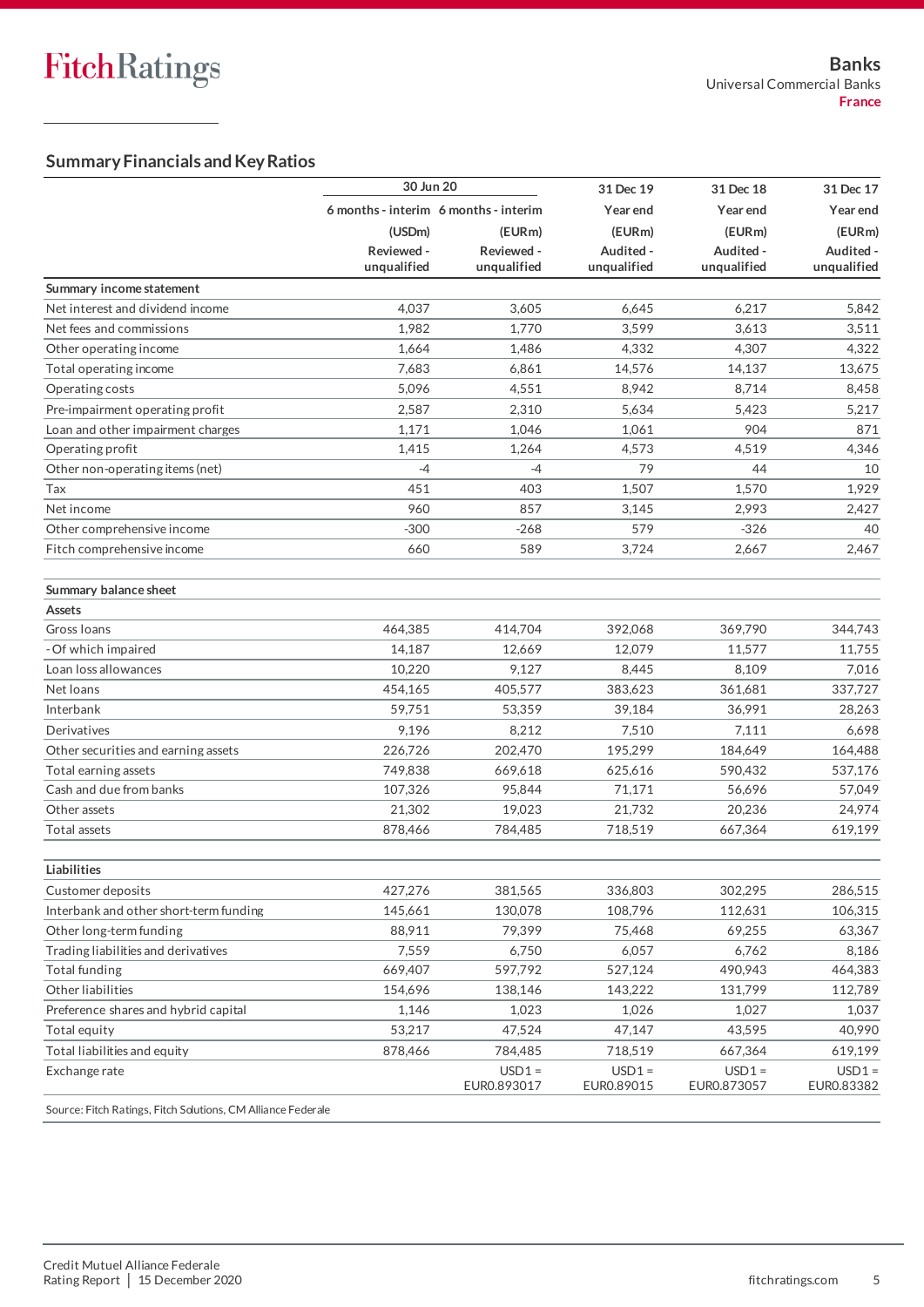# **Summary Financials and Key Ratios**

|                                                                               | 30 Jun 20 | 31 Dec 19 | 31 Dec 18 | 31 Dec 17 |
|-------------------------------------------------------------------------------|-----------|-----------|-----------|-----------|
| Ratios (annualised as appropriate)                                            |           |           |           |           |
|                                                                               |           |           |           |           |
| Profitability                                                                 |           |           |           |           |
| Operating profit/risk-weighted assets                                         | 1.1       | 2.0       | 2.1       | 2.2       |
| Net interest income/average earning assets                                    | 1.1       | 1.1       | 1.1       | 1.1       |
| Non-interest expense/gross revenue                                            | 66.4      | 61.4      | 61.9      | 60.4      |
| Net income/average equity                                                     | 3.6       | 6.9       | 7.1       | 6.0       |
| Asset quality                                                                 |           |           |           |           |
| Impaired Ioans ratio                                                          | 3.1       | 3.1       | 3.1       | 3.4       |
| Growth in gross loans                                                         | 5.8       | 6.0       | 7.3       | 3.8       |
| Loan loss allowances/impaired loans                                           | 72.0      | 69.9      | 70.0      | 59.7      |
| Loan impairment charges/average gross loans                                   | 0.5       | 0.3       | 0.2       | 0.3       |
| Capitalisation                                                                |           |           |           |           |
| Common equity Tier 1 ratio                                                    | 17.1      | 17.3      | 16.6      | 16.4      |
| Fully loaded common equity Tier 1 ratio                                       | 17.1      | 17.3      | 16.6      | 16.5      |
| Tangible common equity/tangible assets                                        | 5.5       | 5.9       | 5.9       | 5.9       |
| Basel leverage ratio                                                          | 5.9       | 6.5       | 6.1       | 6.1       |
| Net impaired loans/common equity Tier 1                                       | 10.0.     | 9.3       | 9.8       | 14.5      |
| <b>Funding and liquidity</b>                                                  |           |           |           |           |
| Loans/customer deposits                                                       | 108.7     | 116.4     | 122.3     | 120.3     |
| Liquidity coverage ratio                                                      | 159.8     | 153.7     | 125.8     | 130.9     |
| Customer deposits/funding                                                     | 64.3      | 64.4      | 62.1      | 62.4      |
| Net stable funding ratio                                                      | n.a.      | n.a.      | n.a.      | n.a.      |
| Note: The Liquidity Coverage Ratio at end-June 2020 is the half-year average. |           |           |           |           |

Source: Fitch Ratings, Fitch Solutions, CM Alliance Federale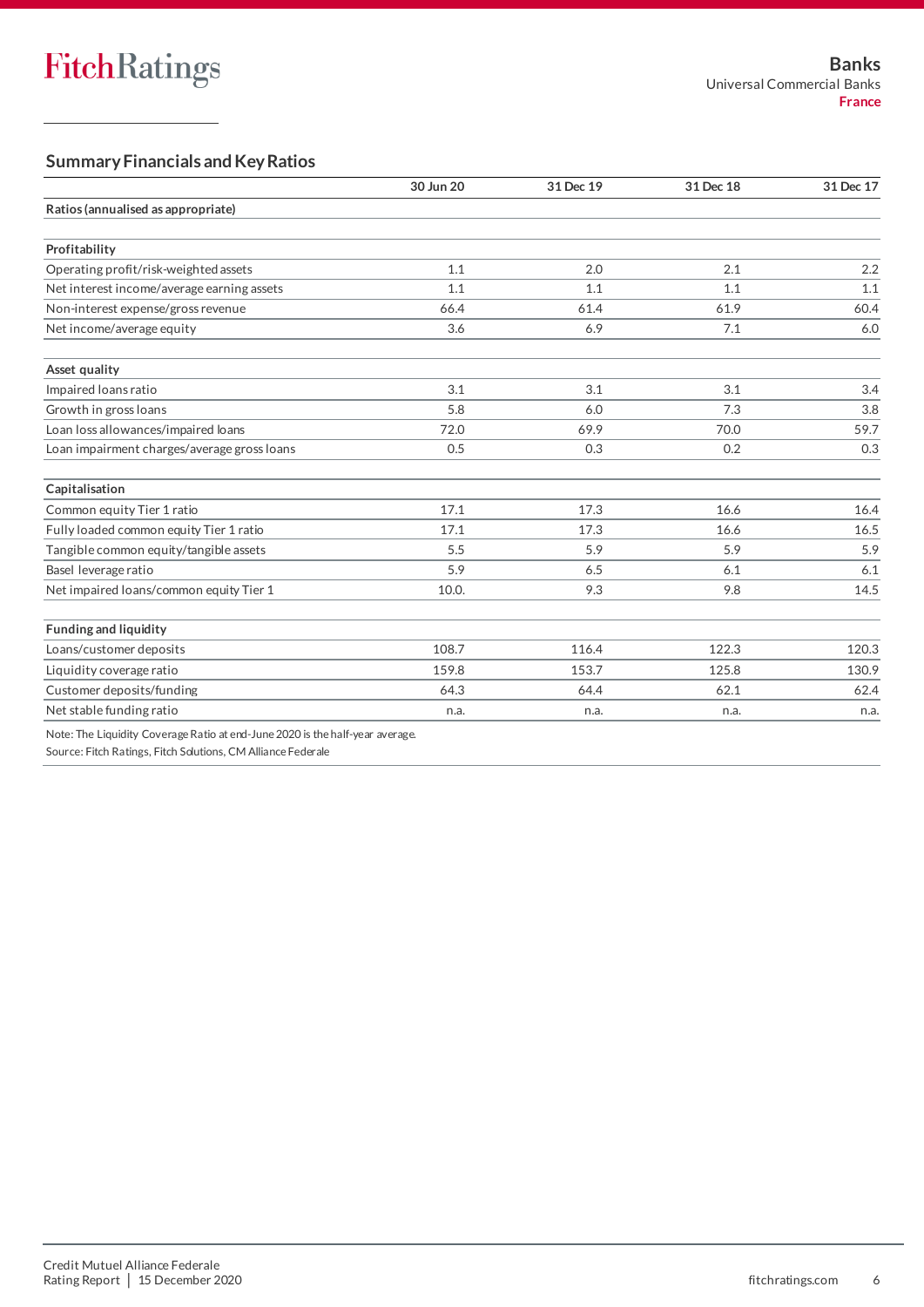# **Key Financial Metrics – Latest Developments**

## **Expected Asset Quality Deterioration**

CM Alliance Federale maintained sound asset quality in 1H20 with an impaired loans/gross loans ratio at 3.1% and high coverage of impaired loans by total loan loss allowances (72%). This is because of strong loan growth, particularly for home loans and state-guaranteed loans, which offset deterioration in the creditworthiness of some large corporate files and higher impairments at its consumer finance subsidiaries. CM Alliance Federale's impaired loans have only risen by about 5% from end-2019, which is less than some other large French peers.

We expect the bank's loan quality will deteriorate due to the economic fallout of the pandemic. CM Alliance Federale's exposure to small businesses and sole proprietors will be hit hardest, despite unprecedented government support measures. At end-June 2020, the group had deferred about EUR3.5 billion in loan payments until end-September 2020. We expect furthe r deferrals will be granted to support businesses in particularly exposed sectors (restaurants, hotels, tourism for example) as France experienced a second lockdown in the autumn.

The group reported a large increase in Stage 2 loans (+40% from end-2019) as it conservatively classified nearly 50% of its exposure to sensitive sectors as Stage 2. The latter amounted to 7.4% of gross loans at end-June 2020. CM Alliance Federale's gross exposure to sensitive sectors including hotels, restaurants, non-food retail and automobile, was a total of EUR11.4 billion at end-June 2020 or about 3% of gross loans.

#### **Earnings Headwinds**

CM Alliance Federale's 1H20 revenue fell 9% year-on-year. The group's retail and commercial banking networks were supportive of group operating income over the period with sustained loan production, despite the first lockdown in 2Q20. Conversely, insurance activities faced lower business volumes and higher claim rates. They were also negatively affected by adverse movements in asset valuations and one-time subsidies paid on contracts with business customers totalling nearly EUR170 million. Performance in CM Alliance Federale's capital markets and private equity divisions was also weak.

CM Alliance Federale managed to stabilise costs in 1H20, while costs declined markedly at other large French banks. Cost efficiency was insufficient to balance out weaker revenue, and group profitability was further burdened by higher LICs. These reached an annualised level of about 50bp of average gross loans in 1H20 and we expect the group will continue to record LICs above their long-term average in 2021.

## **Strong Capitalisation to Weather Downturn**

CM Alliance Federale is strongly capitalised compared with most of its French and Europea n banking peers, owing to low risk appetite, prudent capital planning and limited pay -outs to cooperative shareholders. The bank's fully-loaded CET1 ratio fell slightly to 17.1% at end-June 2020 from 17.3% at end-2019. This was due to an increase in RWAs as a result of sustained business growth and to the delay for the activation of the guarantee on state-guaranteed loans.

CM Alliance Federale has very strong buffers over its regulatory capital requirements. At end-June 2020, the group exceeded its regulatory requirement for CET1 capital by about EUR21 billion or 930bp of RWAs. In combination with the bank's strong pre-impairment profit, this provides ample cushion against asset quality shocks.

## **Stable Deposit Base; Improved Liquidity**

CM Alliance Federale's loans/deposits ratio as well as its liquidity coverage ratio improved markedly in 1H20, owing to very strong deposit inflows. These improvements are partly cyclical as households have built precautionary savings, and corporates have drawn liquidity lines and held on to state-guaranteed loan proceeds to strengthen their liquidity positions.

CM Alliance Federale has also sought to improve its liquidity position to weather potential tensions on capital markets. At end-June 2020, the group had central bank placements and highquality liquid assets totalling EUR125 billion or close to 20% of total assets, excluding insurance. Liquid assets were nearly 80% in cash and central bank placements and comfortably covered short-term maturities.

## **Note on Charts**

Black dashed lines represent indicative quantitative ranges and implied scores for Fitch's core financial metrics for banks operating in the environments that Fitch scores in the 'aa' category like France.

Peer average includes CM Alliance Federale (VR: 'a+'), Credit Agricole (a+), Groupe BPCE (a+), BNP Paribas S.A. (a+), Societe Generale S.A. (a-), Nordea Bank Abp (aa-), Cooperatieve Rabobank U.A. (a+), ING Groep N.V. (a+), and Lloyds Banking Group plc (a)

#### **Asset Quality** (% gross loans)





#### **Operating Profit**





## **Regulatory Capital**

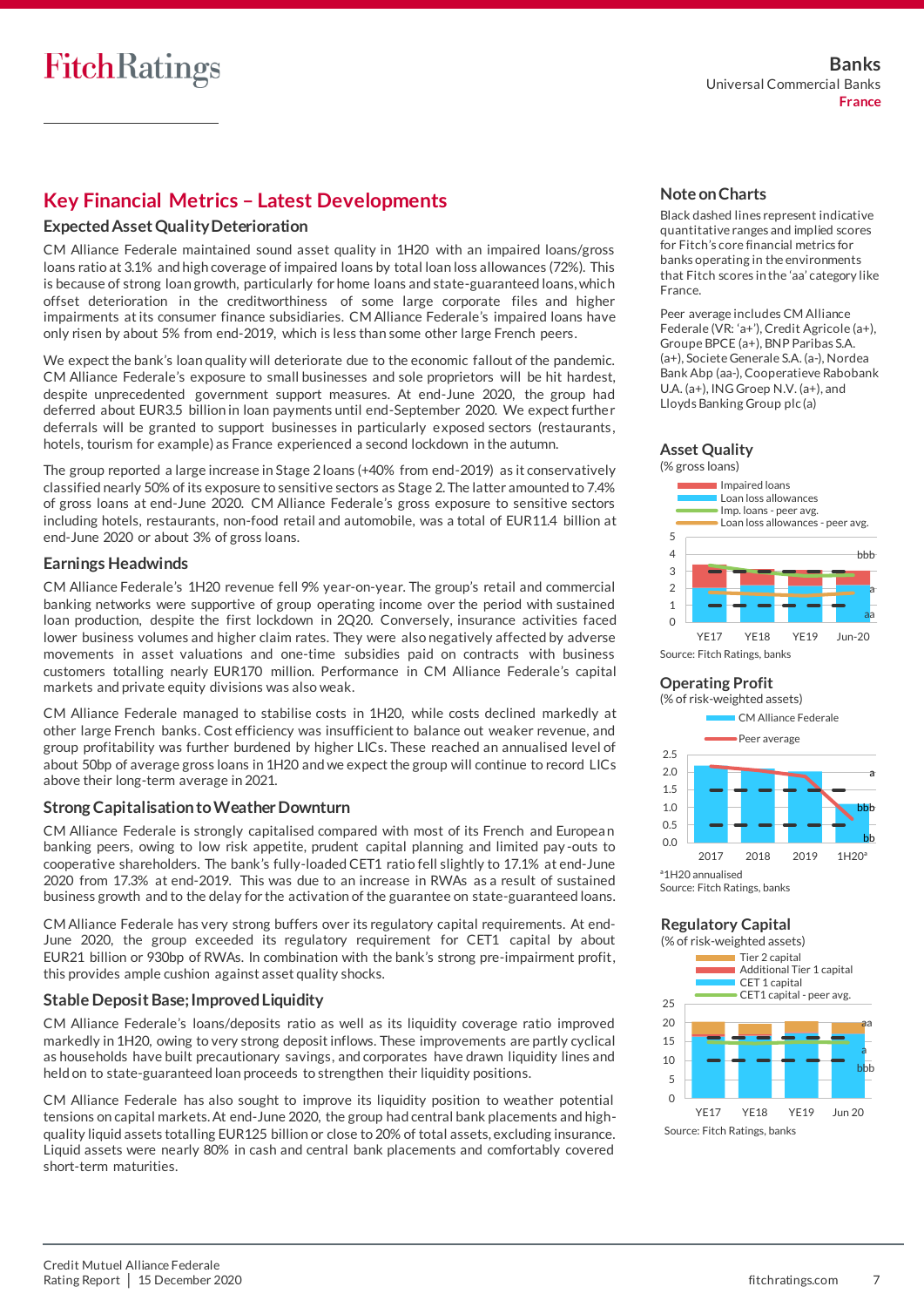# **Sovereign Support Assessment**

| <b>Support Rating Floor</b>                                               |                 |                | Value     |
|---------------------------------------------------------------------------|-----------------|----------------|-----------|
| Typical D-SIB SRF for sovereign's rating level (assuming high propensity) | A or A-         |                |           |
| Actual country D-SIB SRF                                                  |                 |                | <b>NF</b> |
| <b>Support Rating Floor:</b>                                              |                 |                | <b>NF</b> |
| <b>Support Factors</b>                                                    | <b>Positive</b> | <b>Neutral</b> | Negative  |
| Sovereign ability to support system                                       |                 |                |           |
| Size of banking system relative to economy                                |                 |                |           |
| Size of potential problem                                                 |                 |                |           |
| Structure of banking system                                               |                 |                |           |
| Liability structure of banking system                                     |                 |                |           |
| Sovereign financial flexibility (for rating level)                        |                 |                |           |
| Sovereign propensity to support system                                    |                 |                |           |
| Resolution legislation with senior debt bail-in                           |                 |                |           |
| Track record of banking sector support                                    |                 |                |           |
| Government statements of support                                          |                 |                |           |
| Sovereign propensity to support bank                                      |                 |                |           |
| Systemic importance                                                       |                 |                |           |
| Liability structure of bank                                               |                 |                |           |
| Ownership                                                                 |                 |                |           |
| Specifics of bank failure                                                 |                 |                |           |

# **No Reliance on Sovereign Support**

CM Alliance Federale, BFCM and CIC's Support Ratings of '5' and Support Rating Floors of 'No Floor' reflect Fitch's view that although possible, sovereign support cannot be relied on. Legislative, regulatory and policy initiatives, including the implementation of the EU's Bank Recovery and Resolution Directive, have substantially reduced the likelihood of sovereign support for EU commercial banks in general. This implies that senior creditors would probably be required to participate in losses, if necessary, instead of, or ahead of, the bank receiving sovereign support.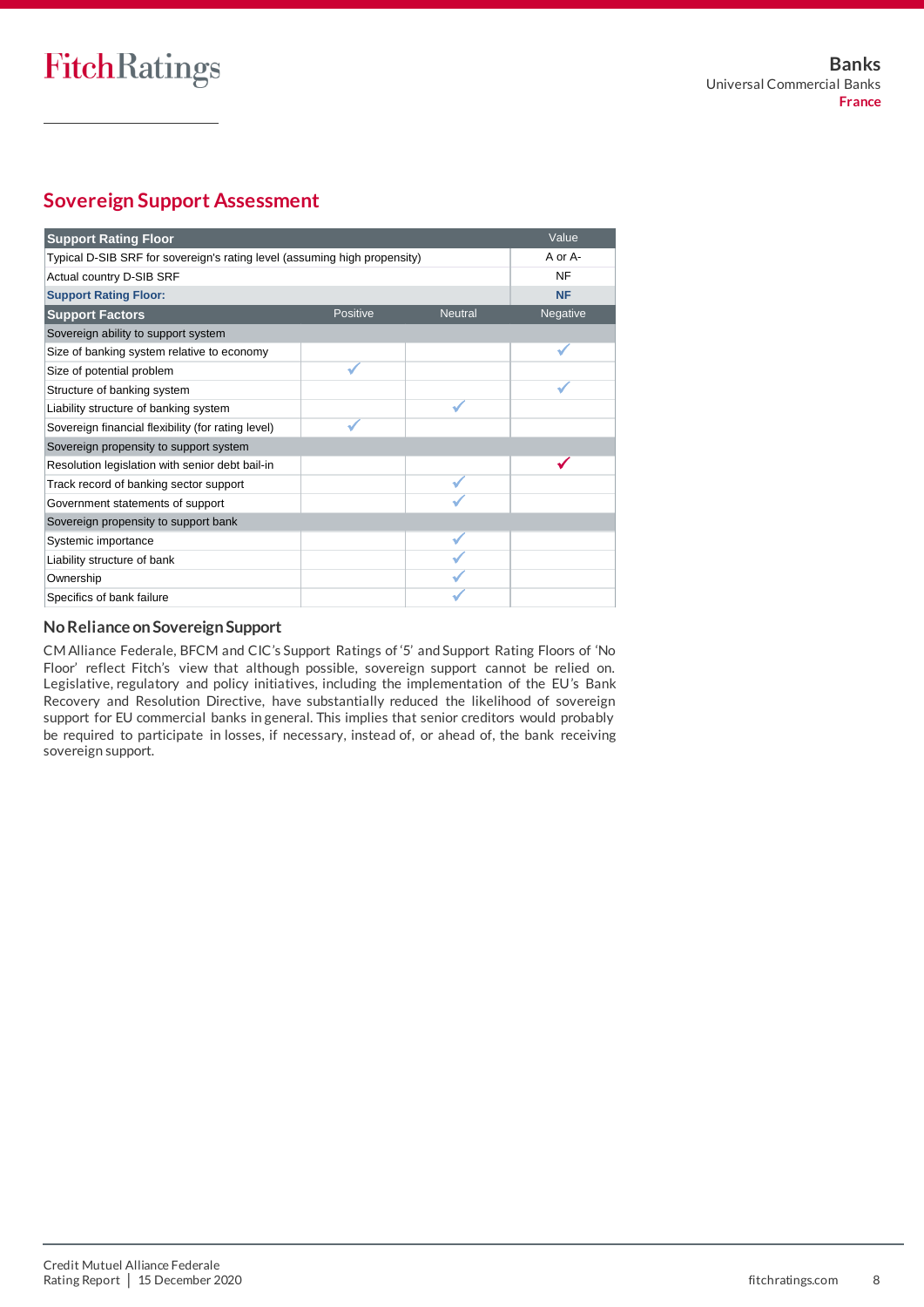**Credit-Relevant ESG Derivation**

FitchRatings

**Banks Ratings Navigator**

**Overall ESG Sc** 

# **Environmental, Social and Governance Considerations**

**Credit Mutuel Alliance Federale**

| Credit Mutuel Alliance Federale has 5 ESG potential rating drivers |                                                                                                                                                                                                                                             |                                                                                                                                                                                                           |                                                                                    |  |                 |                |                | key driver                                                                                                                                                                                                                                        | $\Omega$                     | issues                                                                                                                                                                                              | 5              |  |
|--------------------------------------------------------------------|---------------------------------------------------------------------------------------------------------------------------------------------------------------------------------------------------------------------------------------------|-----------------------------------------------------------------------------------------------------------------------------------------------------------------------------------------------------------|------------------------------------------------------------------------------------|--|-----------------|----------------|----------------|---------------------------------------------------------------------------------------------------------------------------------------------------------------------------------------------------------------------------------------------------|------------------------------|-----------------------------------------------------------------------------------------------------------------------------------------------------------------------------------------------------|----------------|--|
|                                                                    | Credit Mutuel Alliance Federale has exposure to compliance risks including fair lending practices, mis-selling, repossession/foreclosure practices, consumer data protection (data security) but<br>this has very low impact on the rating. |                                                                                                                                                                                                           |                                                                                    |  |                 |                |                |                                                                                                                                                                                                                                                   |                              |                                                                                                                                                                                                     |                |  |
|                                                                    |                                                                                                                                                                                                                                             | Governance is minimally relevant to the rating and is not currently a driver.                                                                                                                             |                                                                                    |  |                 |                |                | driver                                                                                                                                                                                                                                            | $^{\circ}$                   | issues                                                                                                                                                                                              | $\Delta$       |  |
|                                                                    |                                                                                                                                                                                                                                             |                                                                                                                                                                                                           |                                                                                    |  |                 |                |                | potential driver                                                                                                                                                                                                                                  | $\sqrt{5}$                   | <i>issues</i>                                                                                                                                                                                       | $\overline{3}$ |  |
|                                                                    |                                                                                                                                                                                                                                             |                                                                                                                                                                                                           |                                                                                    |  |                 |                |                | not a rating driver                                                                                                                                                                                                                               | $\Delta$                     | issues                                                                                                                                                                                              | $\overline{2}$ |  |
|                                                                    |                                                                                                                                                                                                                                             |                                                                                                                                                                                                           |                                                                                    |  |                 |                |                |                                                                                                                                                                                                                                                   | 5                            | issues                                                                                                                                                                                              |                |  |
| Environmental (E)                                                  |                                                                                                                                                                                                                                             |                                                                                                                                                                                                           |                                                                                    |  |                 |                |                |                                                                                                                                                                                                                                                   |                              |                                                                                                                                                                                                     |                |  |
| <b>General Issues</b>                                              | <b>E</b> Score                                                                                                                                                                                                                              | <b>Sector-Specific Issues</b>                                                                                                                                                                             | Reference                                                                          |  |                 | <b>E</b> Scale |                | How to Read This Page                                                                                                                                                                                                                             |                              |                                                                                                                                                                                                     |                |  |
| GHG Emissions & Air Quality                                        | 1                                                                                                                                                                                                                                           | In.a.                                                                                                                                                                                                     | n.a.                                                                               |  | 5               |                |                | ESG scores range from 1 to 5 based on a 15-level color gradation. Red (5) is<br>most relevant and green (1) is least relevant.                                                                                                                    |                              |                                                                                                                                                                                                     |                |  |
| <b>Energy Management</b>                                           | 1                                                                                                                                                                                                                                           | n.a.                                                                                                                                                                                                      | n.a.                                                                               |  | $\overline{4}$  |                |                | The Environmental (E), Social (S) and Governance (G) tables break out the<br>individual components of the scale. The right-hand box shows the aggregate E,                                                                                        |                              |                                                                                                                                                                                                     |                |  |
| Water & Wastewater Management                                      | 1                                                                                                                                                                                                                                           | In.a.                                                                                                                                                                                                     | n.a.                                                                               |  | $\mathbf{3}$    |                |                | S. or G score. General Issues are relevant across all markets with Sector-<br>Specific Issues unique to a particular industry group. Scores are assigned to                                                                                       |                              |                                                                                                                                                                                                     |                |  |
| Waste & Hazardous Materials<br>Management; Ecological Impacts      | 1                                                                                                                                                                                                                                           | n.a.                                                                                                                                                                                                      | n.a.                                                                               |  | $\overline{2}$  |                |                | each sector-specific issue. These scores signify the credit-relevance of the<br>sector-specific issues to the issuing entity's overall credit rating. The Reference<br>box highlights the factor(s) within which the corresponding ESG issues are |                              |                                                                                                                                                                                                     |                |  |
| Exposure to Environmental<br>Impacts                               | $\overline{2}$                                                                                                                                                                                                                              | Impact of extreme weather events on assets and/or operations and<br>corresponding risk appetite & management; catastrophe risk; credit<br>concentrations                                                  | Company Profile; Management &<br>Strategy; Risk Appetite; Asset Quality            |  |                 |                |                | captured in Fitch's credit analysis.<br>The Credit-Relevant ESG Derivation table shows the overall ESG score. This                                                                                                                                |                              |                                                                                                                                                                                                     |                |  |
| Social (S)                                                         |                                                                                                                                                                                                                                             |                                                                                                                                                                                                           |                                                                                    |  |                 |                |                | score signifies the credit relevance of combined E, S and G issues to the<br>entity's credit rating. The three columns to the left of the overall ESG score                                                                                       |                              |                                                                                                                                                                                                     |                |  |
| <b>General Issues</b>                                              | <b>S</b> Score                                                                                                                                                                                                                              | <b>Sector-Specific Issues</b>                                                                                                                                                                             | Reference                                                                          |  |                 | <b>S</b> Scale |                | summarize the issuing entity's sub-component ESG scores. The box on the far                                                                                                                                                                       |                              |                                                                                                                                                                                                     |                |  |
| Human Rights, Community<br>Relations, Access & Affordability       | $\overline{\phantom{0}}$                                                                                                                                                                                                                    | Services for underbanked and underserved communities: SME and<br>community development programs; financial literacy programs                                                                              | Company Profile; Management &<br>Strategy; Risk Appetite                           |  | 5               |                |                | left identifies some of the main ESG issues that are drivers or potential drivers<br>of the issuing entity's credit rating (corresponding with scores of 3, 4 or 5) and<br>provides a brief explanation for the score.                            |                              |                                                                                                                                                                                                     |                |  |
| Customer Welfare - Fair<br>Messaging, Privacy & Data<br>Security   | $\mathbf{3}$                                                                                                                                                                                                                                | Compliance risks including fair lending practices, mis-selling,<br>repossession/foreclosure practices, consumer data protection (data<br>security)                                                        | Operating Environment; Company<br>Profile; Management & Strategy; Risk<br>Appetite |  | $\overline{4}$  |                |                | Classification of ESG issues has been developed from Fitch's sector ratings<br>criteria. The General Issues and Sector-Specific Issues draw on the                                                                                                |                              |                                                                                                                                                                                                     |                |  |
| abor Relations & Practices                                         | $\overline{2}$                                                                                                                                                                                                                              | Impact of labor negotiations, including board/employee compensation<br>and composition                                                                                                                    | Company Profile; Management &<br>Strategy                                          |  | $\overline{3}$  |                | (SASB).        | classification standards published by the United Nations Principles for<br>Responsible Investing (PRI) and the Sustainability Accounting Standards Board                                                                                          |                              |                                                                                                                                                                                                     |                |  |
| Employee Wellbeing                                                 | 1                                                                                                                                                                                                                                           | n.a.                                                                                                                                                                                                      | n.a.                                                                               |  | $\overline{2}$  |                |                | Sector references in the scale definitions below refer to Sector as displayed in                                                                                                                                                                  |                              |                                                                                                                                                                                                     |                |  |
| <b>Exposure to Social Impacts</b>                                  | $\overline{2}$                                                                                                                                                                                                                              | Shift in social or consumer preferences as a result of an institution's<br>social positions, or social and/or political disapproval of core banking<br>practices                                          | Company Profile; Financial Profile                                                 |  |                 |                |                | the Sector Details box on page 1 of the navigator.                                                                                                                                                                                                |                              |                                                                                                                                                                                                     |                |  |
| Governance (G)                                                     |                                                                                                                                                                                                                                             |                                                                                                                                                                                                           |                                                                                    |  |                 |                |                |                                                                                                                                                                                                                                                   |                              | <b>CREDIT-RELEVANT ESG SCALE</b>                                                                                                                                                                    |                |  |
| <b>General Issues</b>                                              | <b>G</b> Score                                                                                                                                                                                                                              | <b>Sector-Specific Issues</b>                                                                                                                                                                             | Reference                                                                          |  |                 | <b>G</b> Scale |                | How relevant are E, S and G issues to the overall credit rating?                                                                                                                                                                                  |                              |                                                                                                                                                                                                     |                |  |
| Management Strategy                                                | $\mathbf{3}$                                                                                                                                                                                                                                | Operational implementation of strategy                                                                                                                                                                    | Management & Strategy                                                              |  | $5\overline{5}$ |                | $5 -$          |                                                                                                                                                                                                                                                   | importance within Navigator. | Highly relevant, a key rating driver that has a significant impact on<br>the rating on an individual basis. Equivalent to "higher" relative                                                         |                |  |
| Governance Structure                                               | 3                                                                                                                                                                                                                                           | Board independence and effectiveness; ownership concentration;<br>protection of creditor/stakeholder rights; legal /compliance risks;<br>business continuity; key person risk; related party transactions | Management & Strategy; Earnings &<br>Profitability; Capitalisation &<br>Leverage   |  | $\overline{4}$  |                | $\overline{4}$ |                                                                                                                                                                                                                                                   |                              | Relevant to rating, not a key rating driver but has an impact on the<br>rating in combination with other factors. Equivalent to "moderate"<br>relative importance within Navigator                  |                |  |
| <b>Group Structure</b>                                             | $\mathbf{3}$                                                                                                                                                                                                                                | Organizational structure; appropriateness relative to business model;<br>opacity; intra-group dynamics; ownership                                                                                         | Company Profile                                                                    |  | $\mathbf{3}$    |                | $\mathbf{3}$   |                                                                                                                                                                                                                                                   |                              | Minimally relevant to rating, either very low impact or actively<br>managed in a way that results in no impact on the entity rating.<br>Equivalent to "lower" relative importance within Navigator. |                |  |
| <b>Financial Transparency</b>                                      | 3                                                                                                                                                                                                                                           | Quality and frequency of financial reporting and auditing processes                                                                                                                                       | Management & Strategy                                                              |  | $\overline{2}$  |                | $\overline{2}$ |                                                                                                                                                                                                                                                   |                              | Irrelevant to the entity rating but relevant to the sector.                                                                                                                                         |                |  |

1

CM Alliance Federale's highest level of ESG credit relevance is a score of '3'. This means ESG issues are credit-neutral or have only a minimal credit impact on the entity, either due to their nature or the way in which they are being managed by the entity.

1 **If Irrelevant to the entity rating and irrelevant to the sector.**